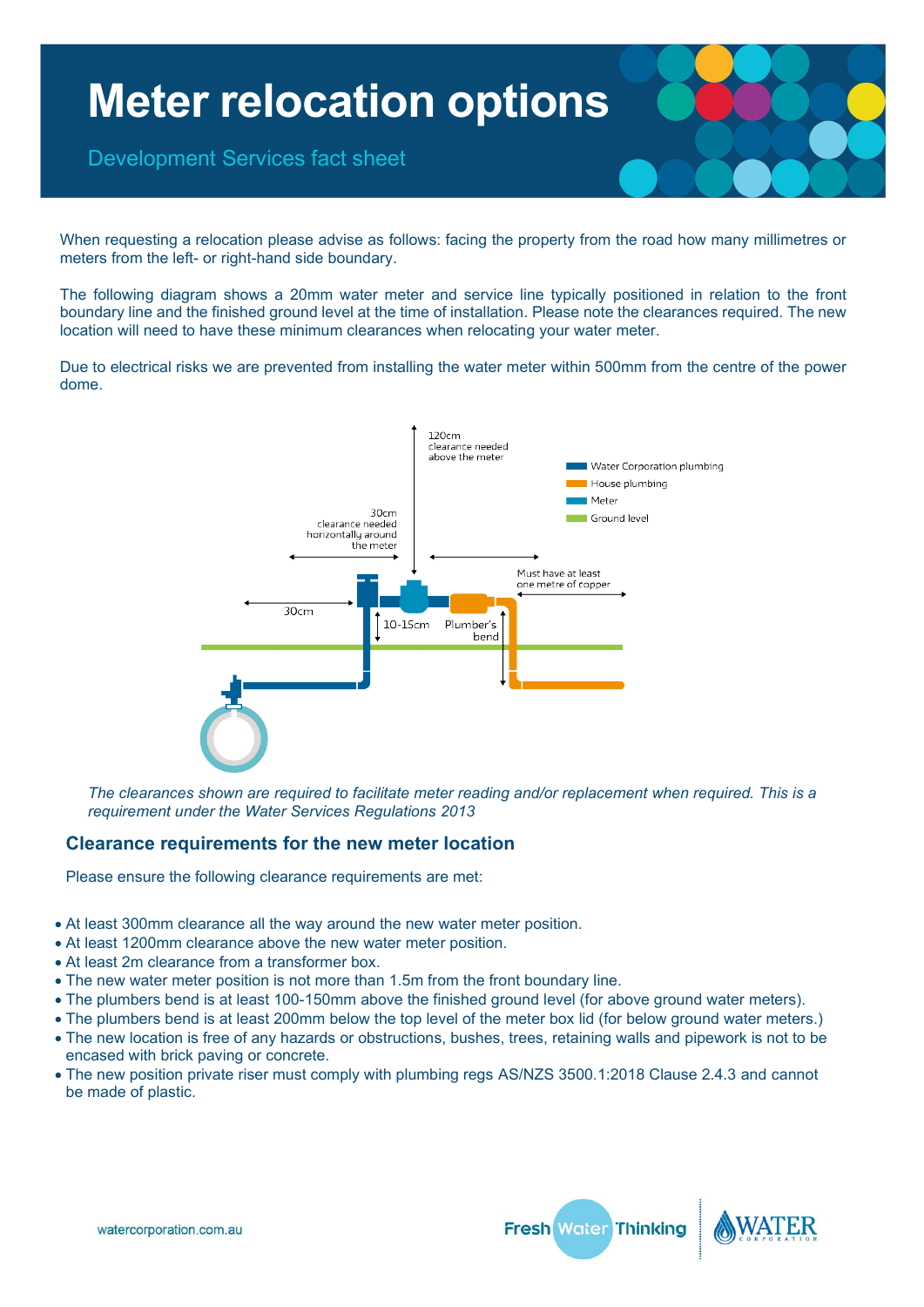

### **Additional requirements**

- A Western Australian Services (WAS) lock is fitted if the new water meter position is behind a located gate/fence to allow 24 hours access.
- If the new position is to be outside the property boundary (within the verge), written permission must first be obtained from your local shire/council and provided to Water Corporation with your application. The water meter must be lowered into a [meter box at your expense.](https://www.watercorporation.com.au/Developing-and-building/Applying-for-services/New-water-services/Meter-boxes)
- If the new location is required to be underground you need a meter box to protect the water meter. Please view further information on [meter box installation](https://www.watercorporation.com.au/Developing-and-building/Building/New-water-services/Meter-boxes) for conditions and dimensions.
- Due to electrical risks we are prevented from installing your water meter within 500 mm from the centre of a power dome. Please refer to our fact sheet about [meter relocations near power domes.](https://pw-cdn.watercorporation.com.au/-/media/WaterCorp/Documents/Developing-and-Building/Building/Meter-relocation-near-power-domes.pdf?rev=2b2c1fc4ff7a4b2f83f0967ec1bb0b9f&hash=D84C8ABB4F55E3414EB37C2A8BDA19FD)
- If the property is opposite a T junction relocation options may be limited. Please contact [building.services@watercorporation.com.au](mailto:building.services@watercorporation.com.au) (email subject: Relocate a water meter) for further assistance.

### **Your meter relocation options are as follows:**

**1.** Move your meter **less** than 500mm to left or right of its current location.



**2.** Move your meter **more** than 500mm to the left or right of its current location.





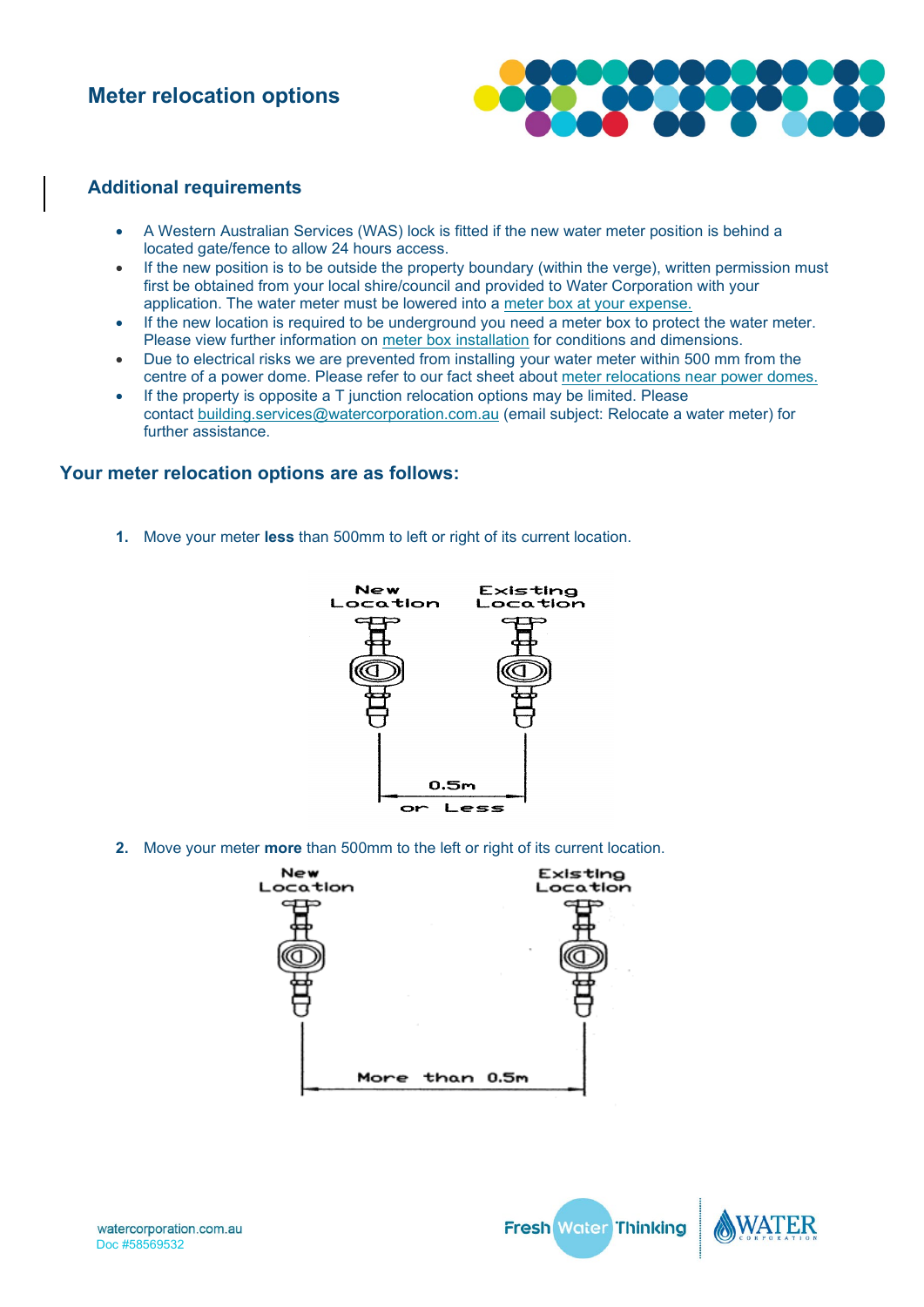

3. **Alter the level** of your meter. Regardless of the distance the meter is moved the charge is the same as moving your meter less than 500mm



To alter the level of your meter (continued)



4. To **move your meter towards or away from house.** Regardless of the distance the meter is moved the charge is the same as moving your meter less than 500mm



Fresh Water Thinking

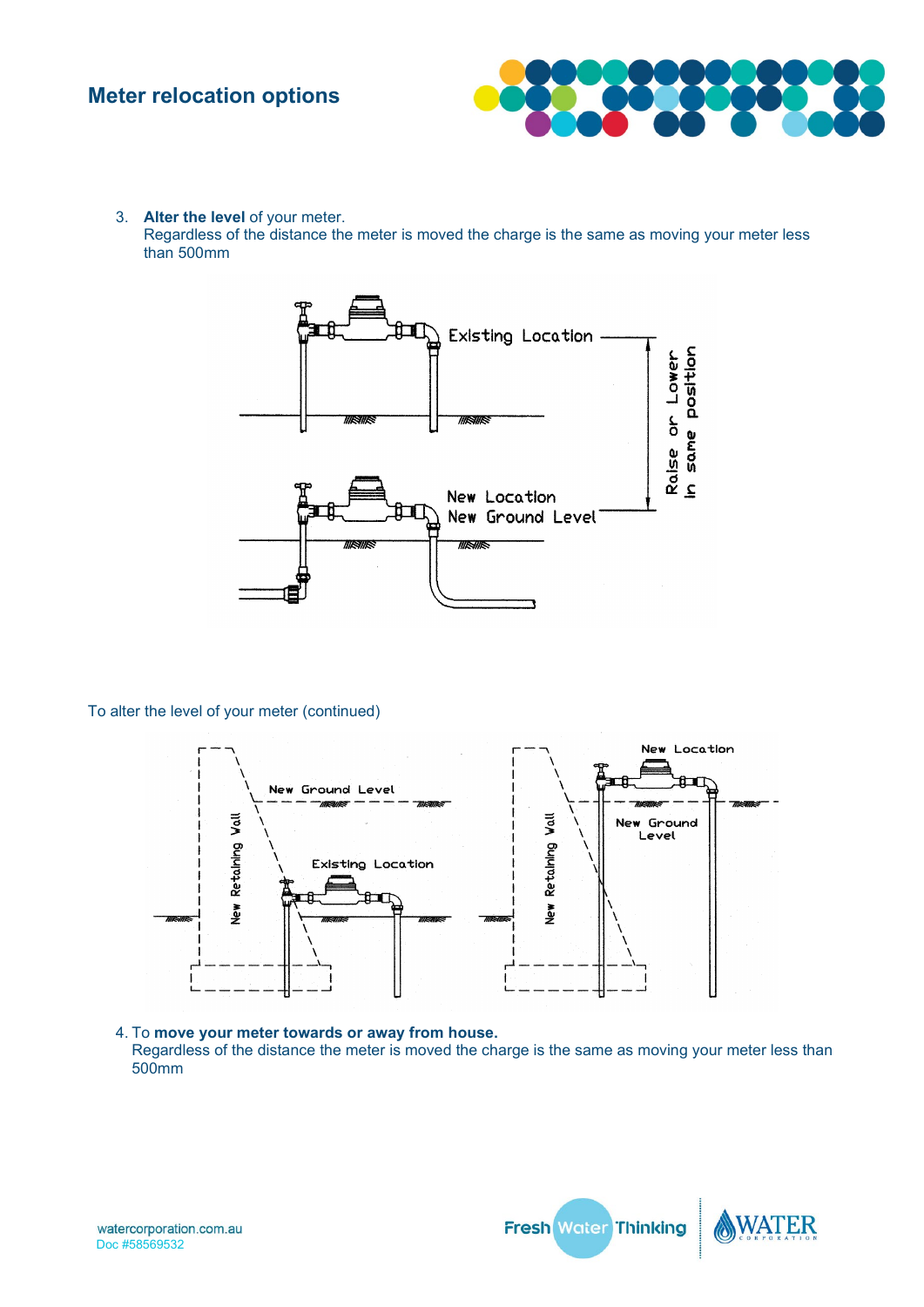

5. The reason is that the connection to the actual water main can remain in the same position and it is just the pipe leading into the property that is required to be altered.



#### 6. To **move your meter to the verge**.

To move a meter to the verge you should seek permission from your local authority.

In all cases the meter will be lowered into a meter box. (Please refer to our notes on the following page about meter box installation).



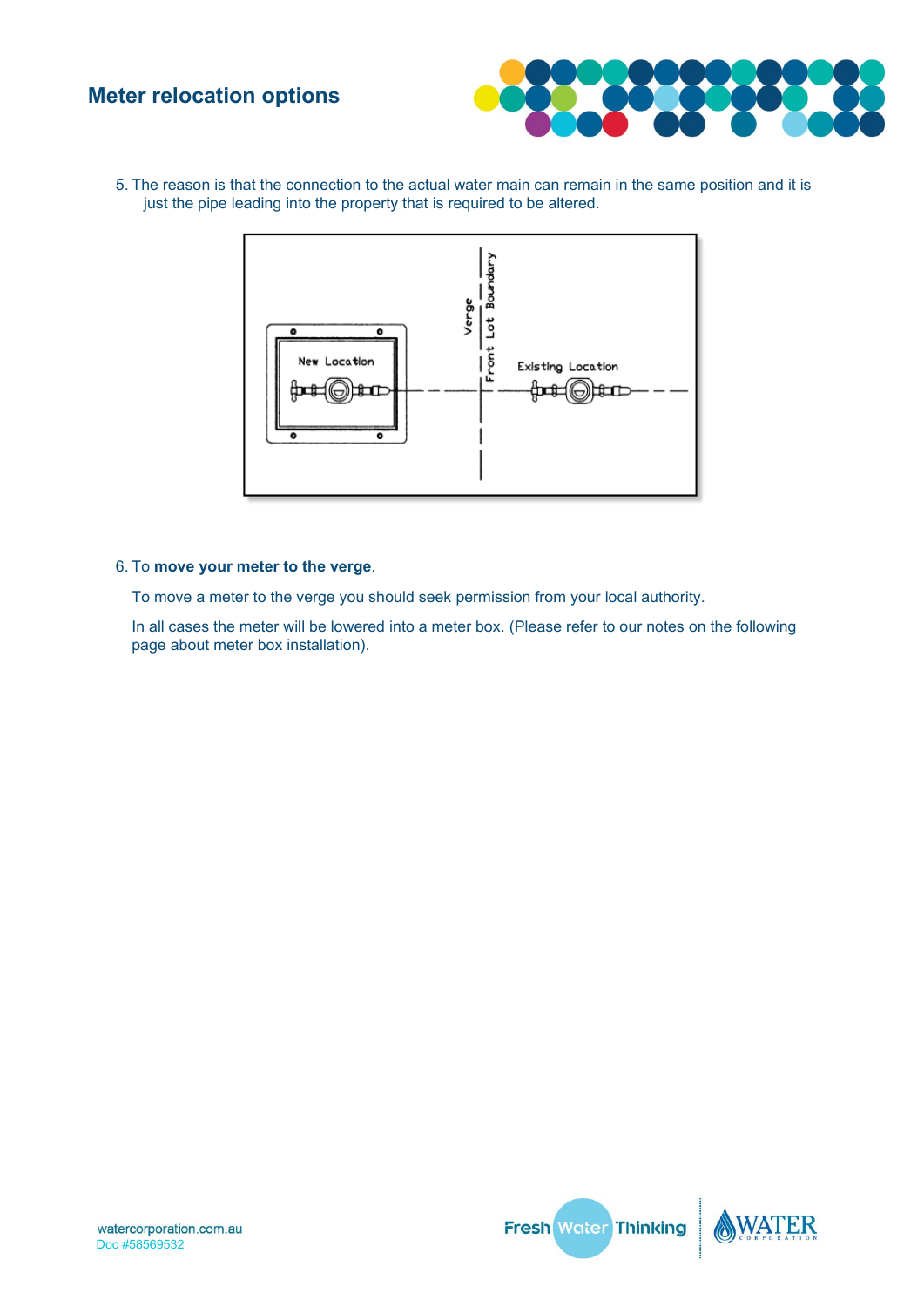

#### **Meter box installation**

This fact sheet provides information for customers needing to protect their water meter by placing it in a meter box and cover after considering all other alternatives for the protection of the water meter.

The application includes the supply and installation of a cast iron or plastic cover with a plastic under box and **only** applies up to and including 50mm services when the backflow risk is deemed as being low or medium.

Only one meter box and two covers have been approved for use by Water Corporation, both covers are trafficable when used together with the approved box.

All meter boxes are to be installed by Water Corporation or our approved installers providing it meets all our safety requirements; for sub-metering please refer to our Guide for sub-meter options for multi-residential developments.

Subject to the customer agreeing to the following conditions Water Corporation or our approved installer will install the box.

#### **Conditions:**

It is the owner/applicants responsibility to:

- Provide the surround by using either standard brick pavers (230mm x 115mm x 65mm) or a concrete surround (230mm x 230mm x 100mm thick)
- Ensure a clearance of 300mm around the entire box and 1200mm above the box is maintained. This includes boundary fences/walls
- Ensure that a build-up of soil inside the box does not happen which may cause problems during reading and maintenance to the meter.
- Ensure the internal box is clear of dangerous insects and spiders
- No part of the box or its supports are to be within 500mm of any power dome
- Obtain local authorities written approval if box is to be located in a road reserve
- If the ground level of the current placement is altered in future the owner will have to make application to the Water Corporation and pay all costs to raise/lower the water meter/box to that level
- Any future re-instatement of the surrounds due to ongoing maintenance will be the owner's responsibility unless using standard pavers as per the first dot point above and providing the pavers are in good condition the Water Corporation will relay pavers to an adequate standard.

**The diagram on the following page illustrates the typical layout of a 20mm water meter positioned in a trafficable box and cover.**



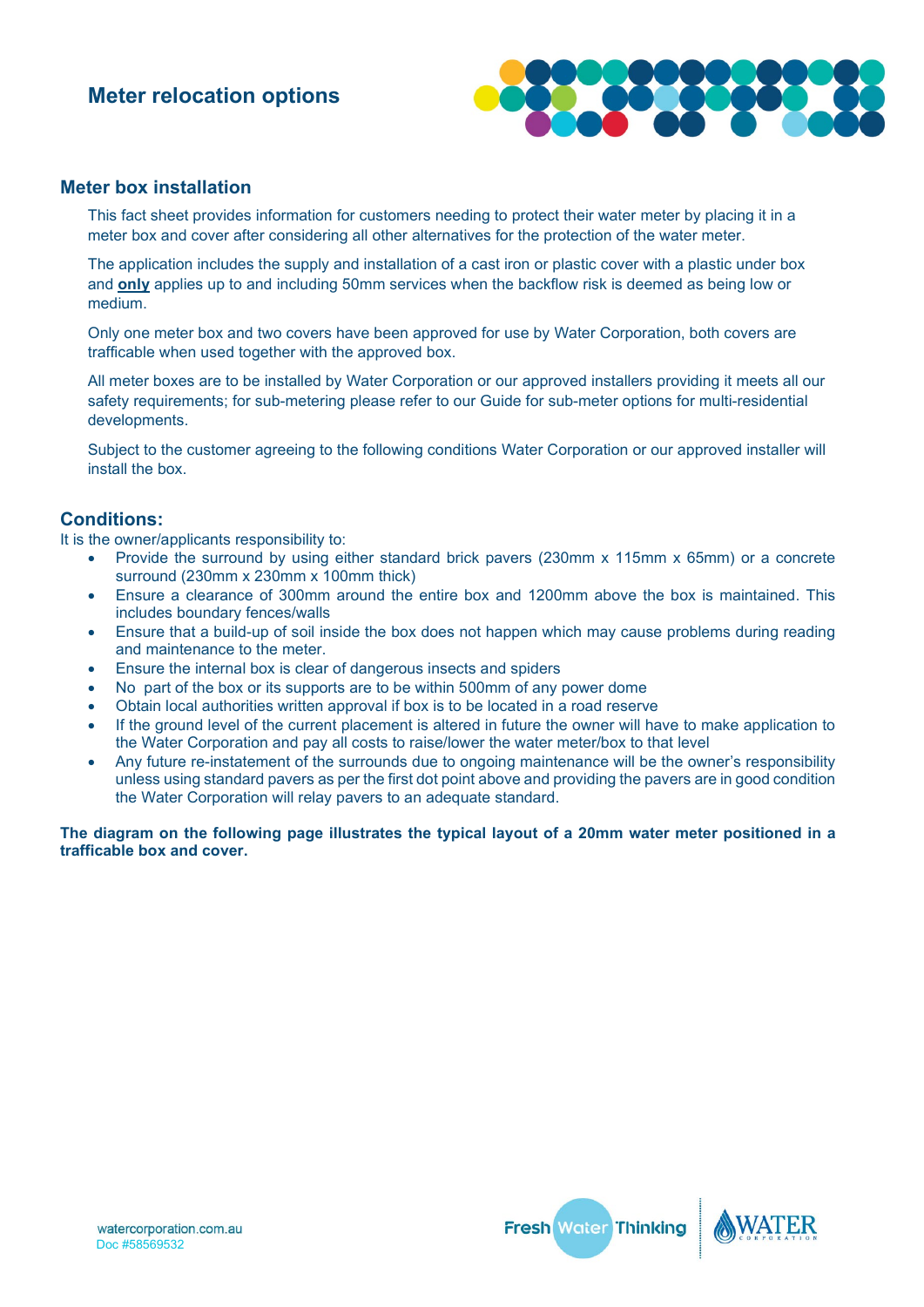



### **How much will it cost?**

For further information about meter relocation fees and the cost for a meter box fees, please refer to the [Fees &](https://www.watercorporation.com.au/home/builders-and-developers/building/fees-and-charges/water-supply-service-fees)  [Charges](https://www.watercorporation.com.au/home/builders-and-developers/building/fees-and-charges/water-supply-service-fees) section on our website.

### **Your responsibility**

It is the property owner's responsibility to arrange for a licenced plumber to relocate all internal pipework prior to Water Corporation attending site to relocate your meter.

Fresh Water Thinking

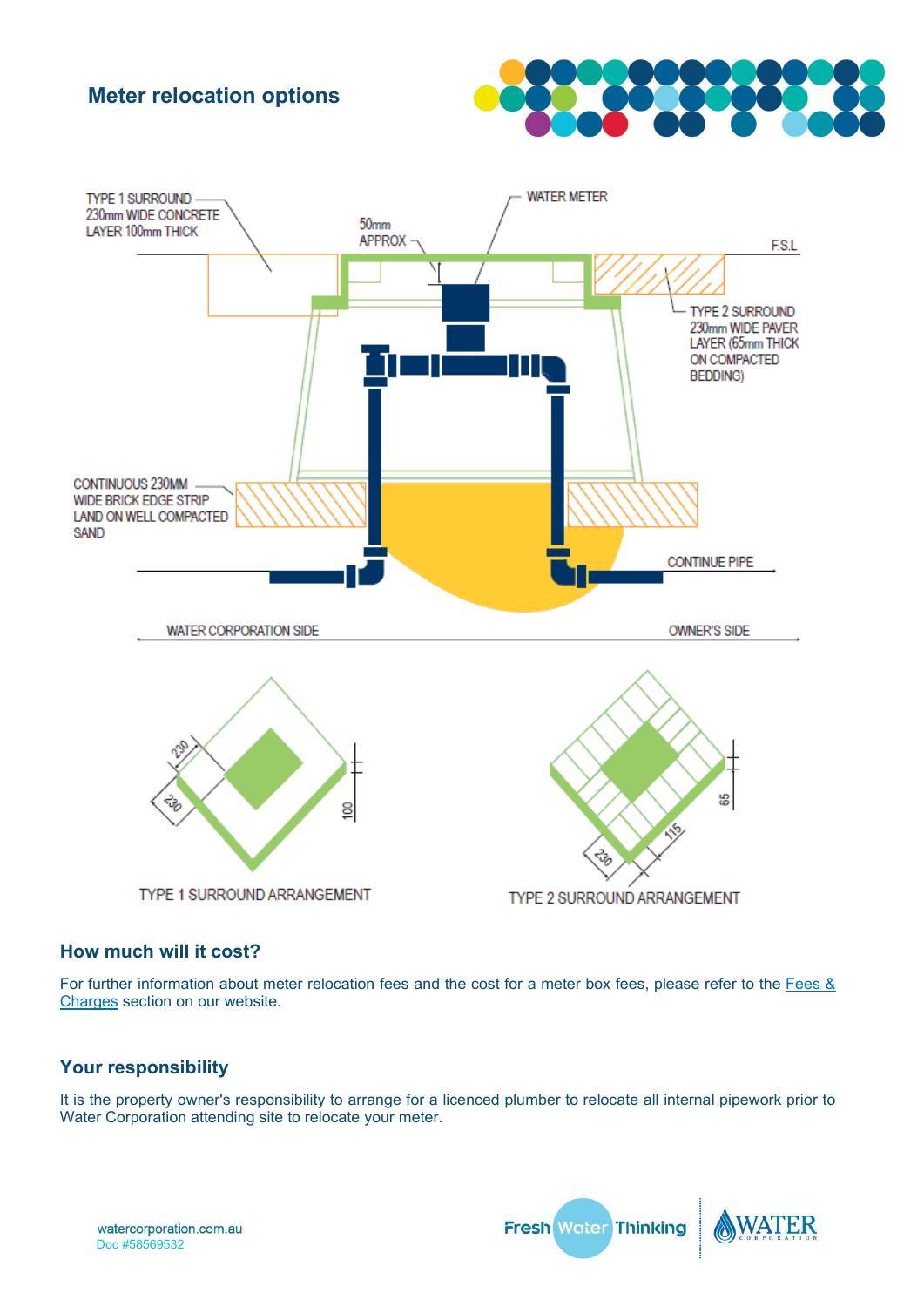

**Water Corporation will not be on site when the plumber relocates internal pipework.** This is because the water meter relocation job cannot be scheduled until you have confirmed your internal plumbing has been relocated to the new location.

Your plumber will need to maintain your water supply by installing a temporary water service line from the new water meter location back to the existing water meter, to allow for a continuation of supply. This temporary water service line will be removed when Water Corporation attends to relocate the water meter.

For more information on internal plumbing please visit [Department of Mines, Industry Regulations](https://www.dmirs.wa.gov.au/) and Safety [website](https://www.dmirs.wa.gov.au/) or call the Plumbers Technical Advice Line on 1300 360 897.

### **How to apply**

You can submit your request via one of the following options:

**Online:** Log in to BuilderNet - [buildernet.watercorporation.com.au](https://buildernet.watercorporation.com.au/bn/WaterApplication.do) using a guest account and select **'Lodge a water service application' Fax:** Complete a [Meter Relocation/Disconnection Application form](https://pw-cdn.watercorporation.com.au/-/media/WaterCorp/Documents/Developing-and-Building/Building/Meter-relocation---disconnection-application-form.pdf?rev=c4886765b1db4adaa6136324f05f37c7&hash=BD626CEAA70147E4BB55350D2A4AB927) and fax it to **(08) 9420 2585 Mail:** Post a completed [Meter Relocation/Disconnection Application form](https://pw-cdn.watercorporation.com.au/-/media/WaterCorp/Documents/Developing-and-Building/Building/Meter-relocation---disconnection-application-form.pdf?rev=c4886765b1db4adaa6136324f05f37c7&hash=BD626CEAA70147E4BB55350D2A4AB927) to: **Building Services Water Corporation PO Box 100 LEEDERVILLE WA 6902**

### **More information**

For more information about water meter relocations and the conditions associated to the installation of meter boxes, you can contact us via one of the following options:

Email: [building.services@watercorporation.com.au](mailto::building.services@watercorporation.com.au?subject=Meter%20Relocation)

Phone: **13 13 95**